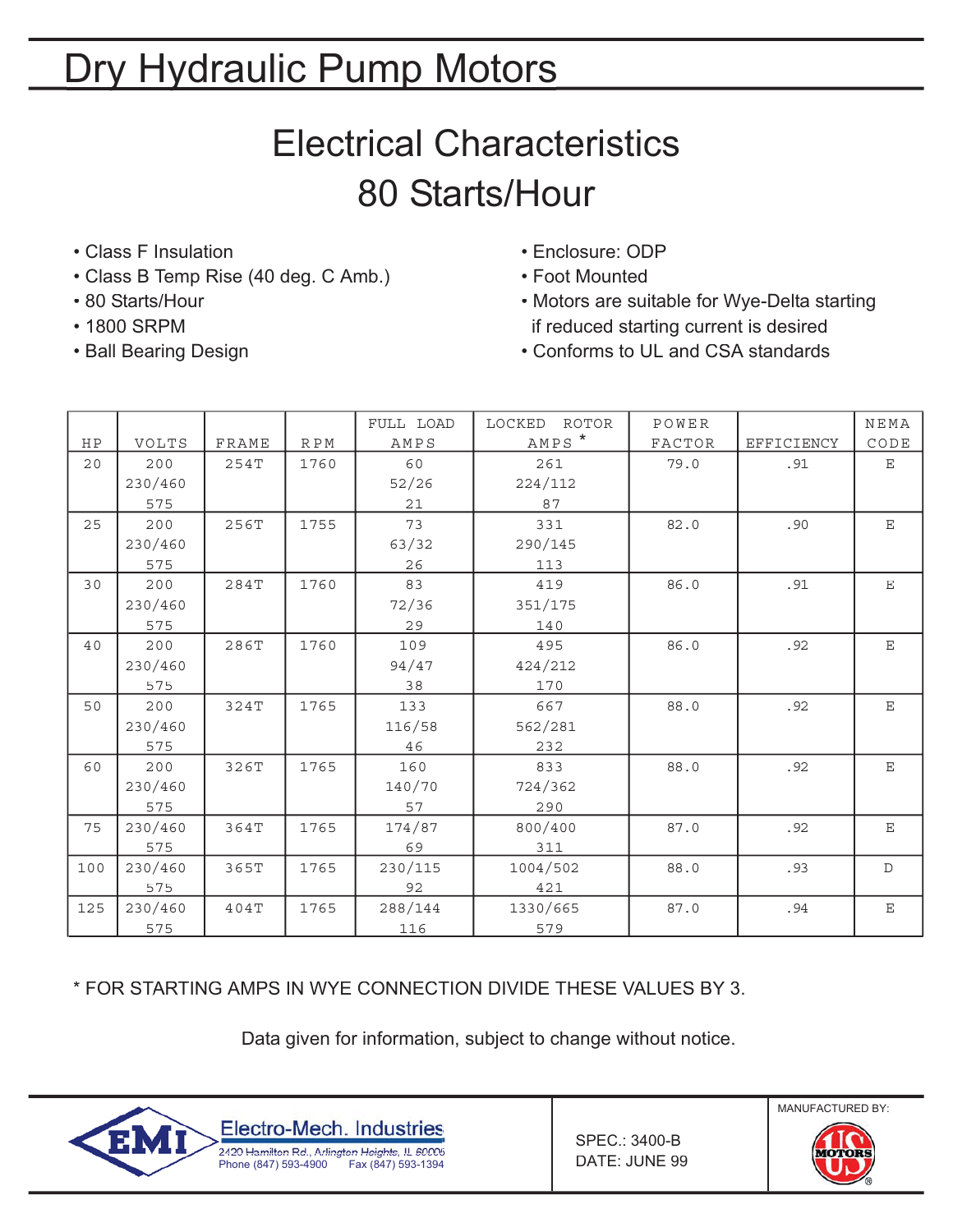# Electrical Characteristics 120 Starts/Hour

- Class F Insulation Class F Insulation Enclosure: ODP
- Class B Temp Rise (40 deg. C Amb.) Foot Mounted
- 
- 
- 
- 
- 1800 SRPM 1800 SRPM Motors are suitable for Wye-Delta starting • Ball Bearing Design if reduced starting current is desired
	- Conforms to NEMA, UL and CSA Standards

|     |              |              |            | FULL LOPD | LOCKED ROTOR | <b>POWER</b>  |      | <b>NEMA</b> |
|-----|--------------|--------------|------------|-----------|--------------|---------------|------|-------------|
| HP  | <b>VOLTS</b> | <b>FRAME</b> | <b>RPM</b> | AMPS      | $AMPS^*$     | <b>FACTOR</b> | EFF. | CODE        |
| 20  | 200          | 256T         | 1770       | 58        | 331          | 82.0          | .91  | G           |
|     | 230/460      |              |            | 50/25     | 290/145      |               |      |             |
|     | 575          |              |            | 21        | 113          |               |      |             |
| 25  | 200          | 284T         | 1775       | 70        | 419          | 84.0          | .90  | G           |
|     | 230/460      |              |            | 60/30     | 351/175      |               |      |             |
|     | 575          |              |            | 25        | 140          |               |      |             |
| 30  | 200          | 286T         | 1775       | 81        | 495          | 86.0          | .91  | G           |
|     | 230/460      |              |            | 71/35     | 424/212      |               |      |             |
|     | 575          |              |            | 29        | 170          |               |      |             |
| 40  | 200          | 324T         | 1780       | 106       | 667          | 87.0          | .92  | G           |
|     | 230/460      |              |            | 91/46     | 562/281      |               |      |             |
|     | 575          |              |            | 37        | 232          |               |      |             |
| 50  | 200          | 326T         | 1780       | 131       | 833          | 88.0          | .92  | G           |
|     | 230/460      |              |            | 114/57    | 724/362      |               |      |             |
|     | 575          |              |            | 46        | 290          |               |      |             |
| 60  | 230/460      | 364T         | 1785       | 138/69    | 800/400      | 86.0          | .93  | F           |
|     | 575          |              |            | 55        | 311          |               |      |             |
| 75  | 230/460      | 365T         | 1785       | 172/86    | 1004/502     | 86.0          | .94  | F           |
|     | 575          |              |            | 70        | 421          |               |      |             |
| 100 | 230/460      | 404T         | 1785       | 226/113   | 1330/665     | 87.0          | .94  | F           |
|     | 575          |              |            | 90        | 579          |               |      |             |

Data given for information, subject to change without notice.

\* FOR STARTING AMPS IN WYE CONNECTION DIVIDE THESE VALUES BY 3.



SPEC.: 3401-A DATE: JUNE 99

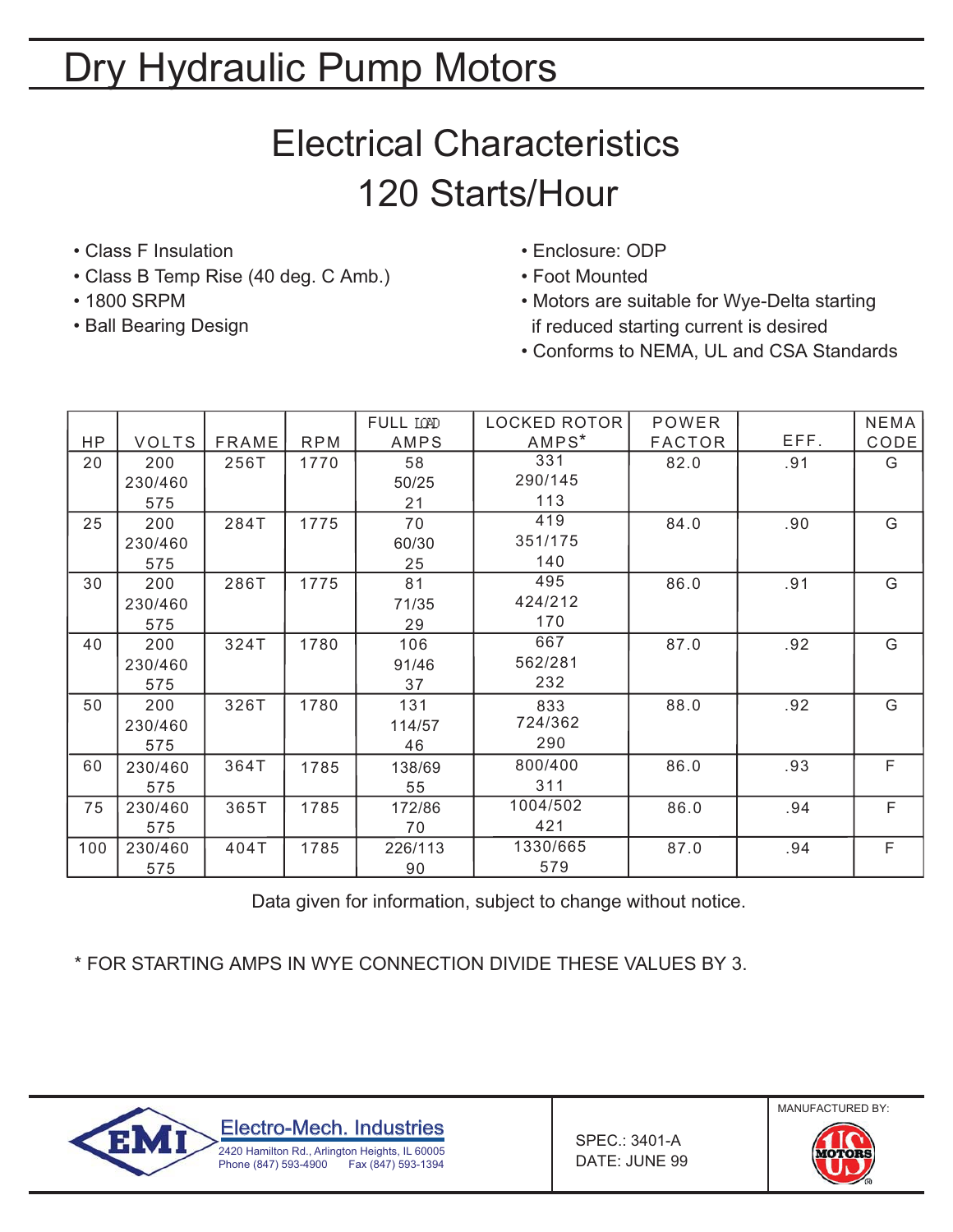Motor Dimensions 254T-326T



| <b>FRAME</b> | MOTOR |       |       |      |      |      |      |      |      |         |      |             |
|--------------|-------|-------|-------|------|------|------|------|------|------|---------|------|-------------|
|              | Α     | B     | C     | D    | Ε    | 2F   | G    | Н    | J    | $\circ$ | T    | $\mathbf P$ |
| 254T         | 11.25 | 11.75 | 23.2  | 6.25 | 5    | 8.25 | 0.19 | 0.53 | 1.38 | 11.75   | 2.06 | 11.1        |
| 256T         |       |       |       |      |      | 10   |      |      |      |         |      |             |
| 284T         | 13.5  | 12.94 | 24.88 | 7    | 5.5  | 9.5  | 0.19 | 0.53 | 2.31 | 13.19   | 2.22 | 12.44       |
| 286T         |       |       |       |      |      | 11   |      |      |      |         |      |             |
| 324T         | 15    | 14    | 27.5  | 8    | 6.25 | 10.5 | 0.25 | 0.69 | 2.31 | 15.13   | 2.19 | 14.19       |
| 326T         |       |       |       |      |      | 12   |      |      |      |         |      |             |

|      | FRAME MOTOR |      |      |      | SHAFT     |                |      |            |       |              |      |      |
|------|-------------|------|------|------|-----------|----------------|------|------------|-------|--------------|------|------|
|      | AB          | AC   | ΑF   | BA   | <b>BS</b> | ΑA             | N    | <b>KEY</b> | U     | $\mathbf{V}$ | W    | ΕS   |
| 254T | 9.75        | 7.44 | 1.81 | 4.25 | 9.19      | 1.25           | 4.44 | 0.38       | 1.625 | 3.75         | 0.44 | 2.91 |
| 256T |             |      |      |      |           |                |      |            |       |              |      |      |
| 284T | 11.75       | 8.44 | 3.25 | 4.75 | 10.38     | 2              | 4.88 | 0.5        | 1.875 | 4.38         | 0.25 | 3.63 |
| 286T |             |      |      |      |           |                |      |            |       |              |      |      |
| 324T | 12.69       | 9.31 | 3.25 | 5.25 | 11.5      | $\overline{2}$ | 5.75 | 0.5        | 2.125 | 5            | 0.5  | 3.91 |
| 326T |             |      |      |      |           |                |      |            |       |              |      |      |

Data given for information, subject to change without notice



**SPEC.: 3420-B** DATE: June 99

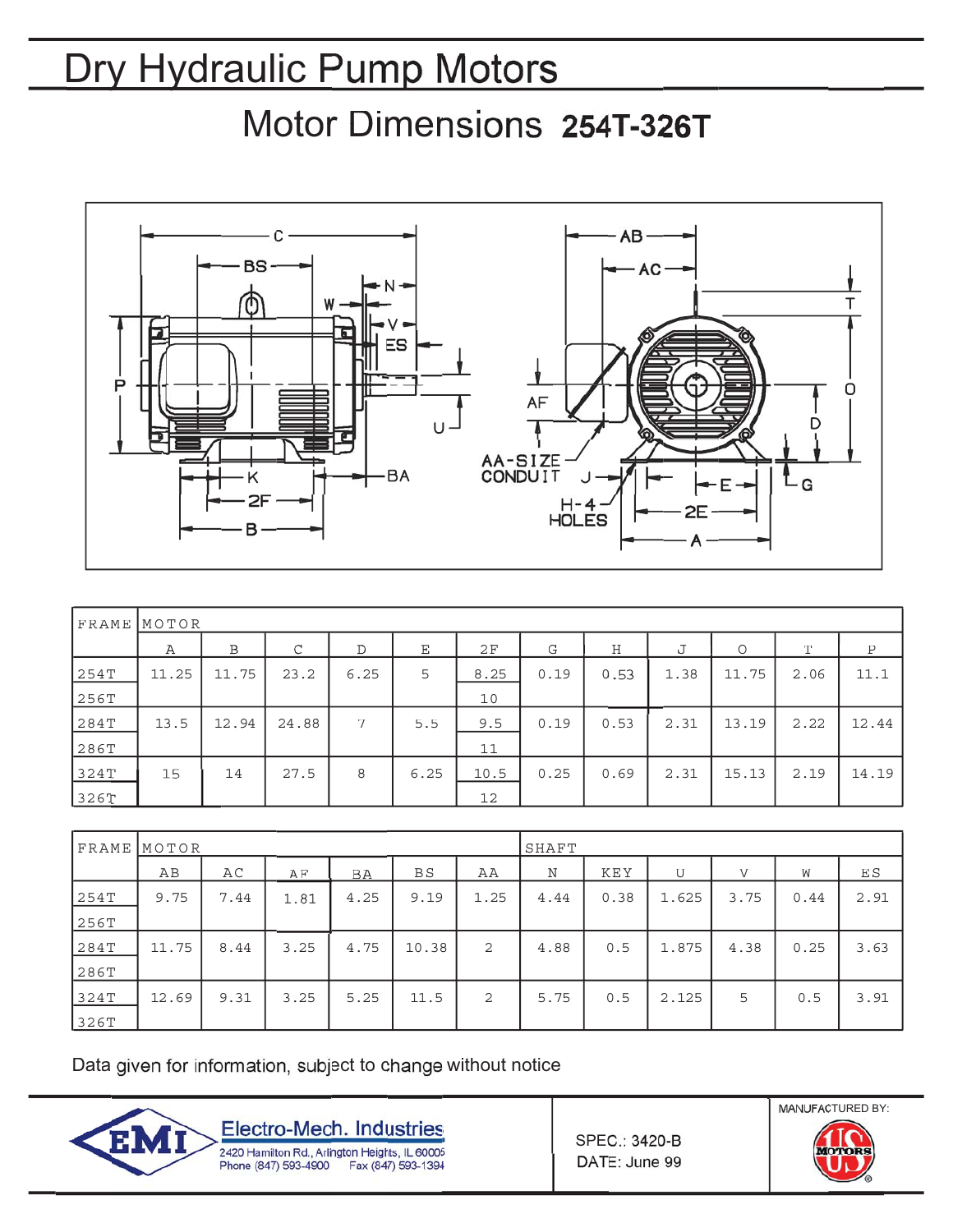Motor Dimensions **364T-404T**





| <b>FRAME</b> | <b>IMOTOR</b> |       |       |    |   |       |   |      |      |       |      |       |
|--------------|---------------|-------|-------|----|---|-------|---|------|------|-------|------|-------|
|              | A             | В     | C     | D  | E | 2F    | G | н    | J    | O     |      | P     |
| 364T         | 17.63         | 13.75 | 28.69 | 9  |   | 11.25 |   | 0.66 | 3.44 | 17.75 | 2.47 | 17.63 |
| 365T         | 17.63         | 14.75 | 29.69 | 9  |   | 12.25 |   | 0.66 | 3.44 | 17.75 | 2.47 | 17.63 |
| 404T         | 18            | 14.75 | 32.56 | 10 | 8 | 12.25 |   | 0.81 | 2.63 | 18.81 | 2.47 | 17.63 |

| <b>FRAME</b> | MOTOR |       |      |      |      | SHAFT |      |            |       |      |      |      |
|--------------|-------|-------|------|------|------|-------|------|------------|-------|------|------|------|
|              | AB    | АC    | AF   | BA   | BS   | AA    | N    | <b>KEY</b> |       |      | W    | ES   |
| 364T         | 16.19 | 11.94 | 3.38 | 5.88 | 5.63 | 3     | 6.13 | 0.63       | 2.375 | 5.63 | 0.25 | 4.31 |
| 365T         | 16.19 | 11.94 | 3.38 | 5.88 | 6.13 | 3     | 6.13 | 0.63       | 2.375 | 5.63 | 0.25 | 4.31 |
| 404T         | 16.19 | 11.94 | 3.38 | 6.63 | 6.13 | 3     | 7.5  | 0.75       | 2.875 |      | 0.25 | 5.75 |

Data given for information, subject to change without notice



SPEC.: 3421-B DATE: June 99